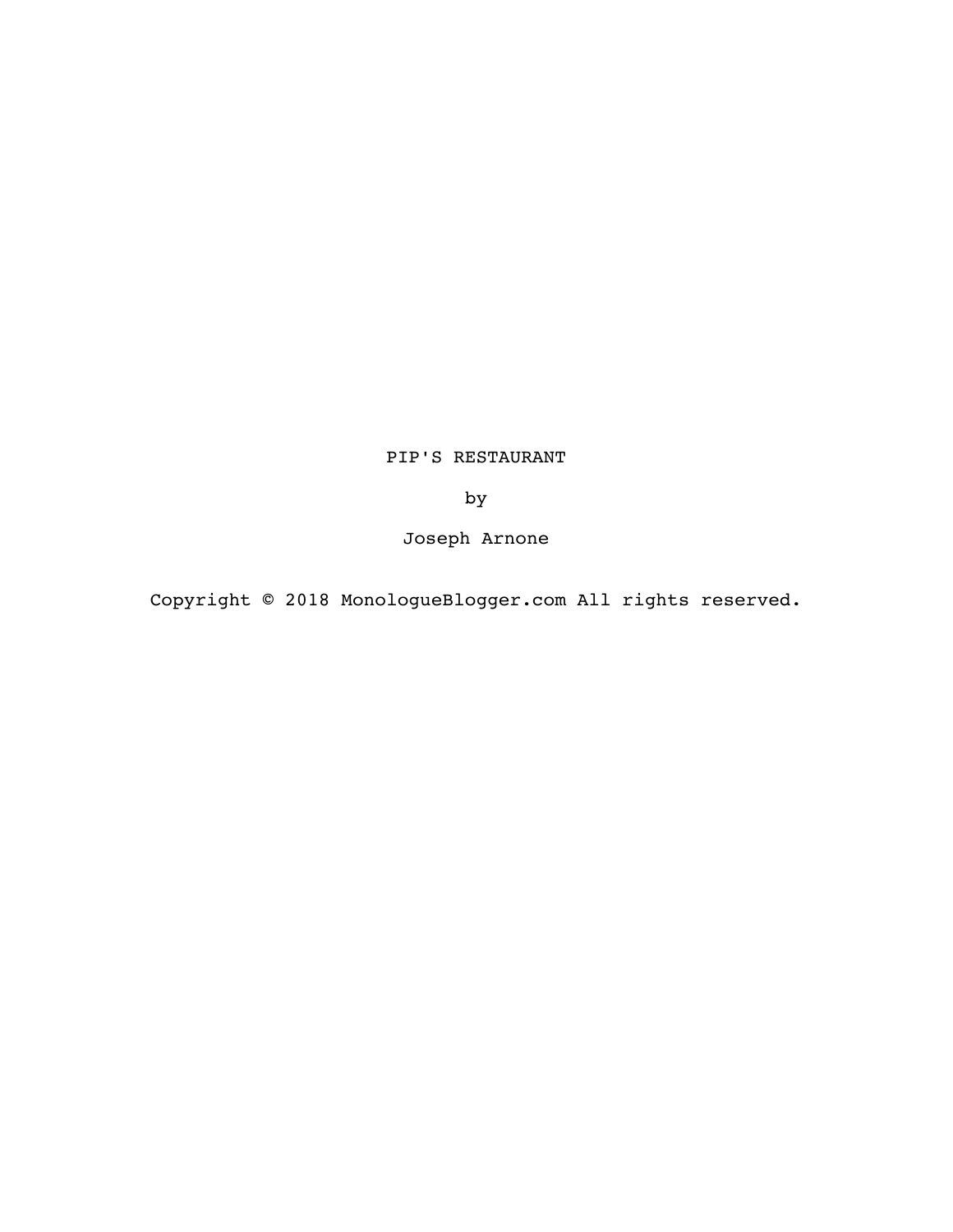EXT. THE FRONT OF PIP'S RESTAURANT - EVENING

MUGGS and JUDD stand outside Pips.

MUGGS Every time I ask Sharon to meet me at Pip's, she never meets me.

JUDD That's alright.

MUGGS Why is it alright?

JUDD Cause I'm here.

#### MUGGS

Yeah. You're here. I guess I'm destined to live a life by my lonesome.

JUDD You have Tricksy, haven't you?

MUGGS

I'm really not talking about you or birds, Judd, alright? I'm talking about a woman's touch. Oh, forget it! I sound like an idiot talking to a bigger idiot.

JUDD

Sorry, Muggs. So, you wanna go in and get some sandwiches?

MUGGS

I do. My stomach's been growling since 2pm. But I waited, I waited like a gentleman should wait and she never showed.

JUDD

Third time.

Muggs gives Judd a look. Just sayin'...I think it's the third---

> MUGGS It's the fourth time, alright? So what?! I believe in second chances.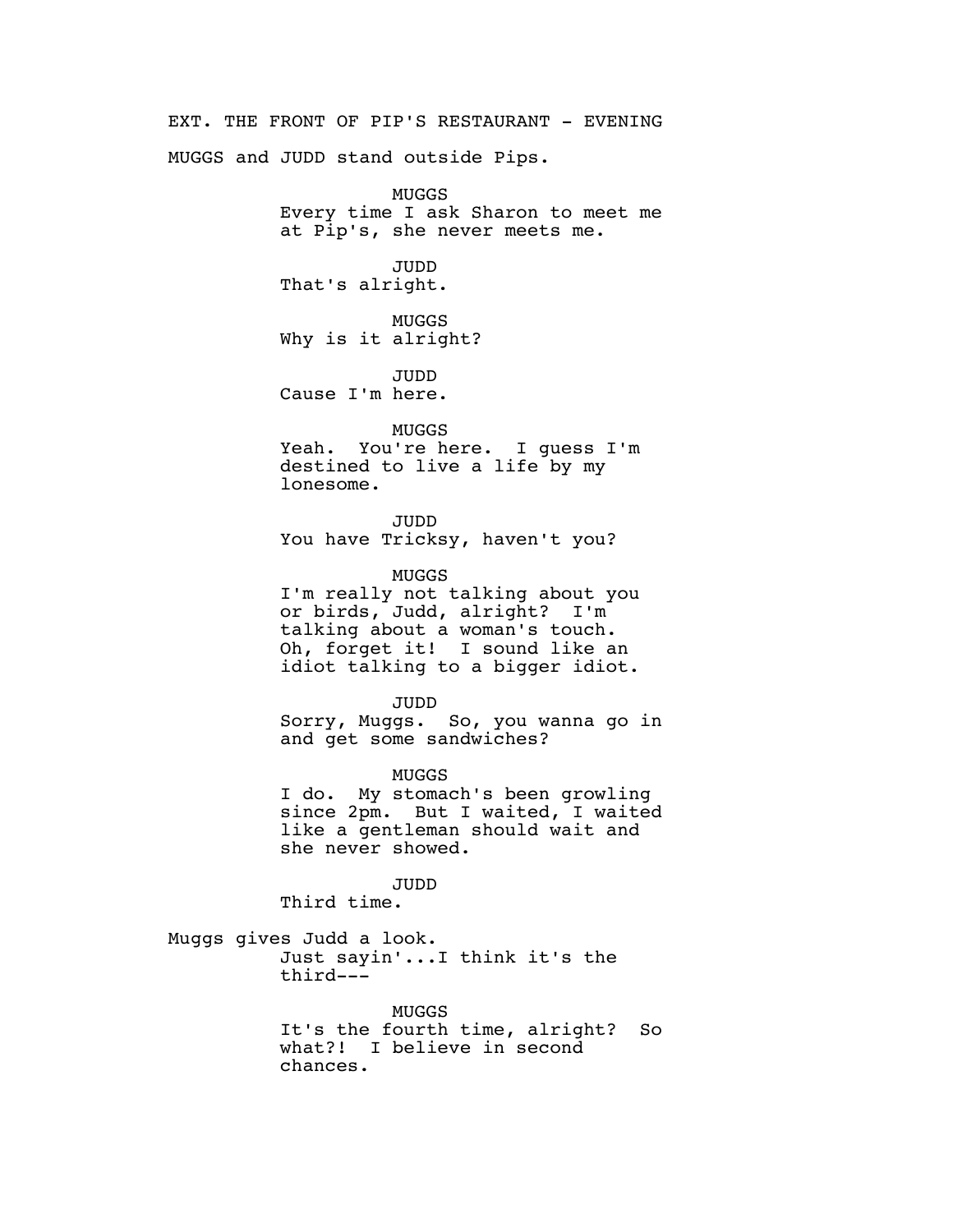JUDD Yeah but this is number four.

MUGGS I know it's number four, Judd! I just told you it's number freaking four.

JUDD I was just sayin'.

MUGGS Do me a favor and stop saying.

JUDD Sorry, Muggs. (pause.) So, you wanna go get them sandwiches, then?

# MUGGS

Go on in. I'll be a minute. I just want to cool off.

JUDD

You hot?

#### MUGGS

Yeah, I'm hot. If I get any hotter I'm liable to melt right here, all over the pavement. How do you like that?

#### JUDD

I don't like that at all, Muggs. I don't want you to melt anywhere, especially right here in front of Pip's, our most favorite place.

#### MUGGS

...I'm alright. I won't melt. Just sore about Sharon not showing up. I don't get it. Whenever she sees me she's all lovey dovey. Always smiling, always engaging me in conversation, always asking me how I am and always throwing hints to hang out. I give her a shot to meet with me and she's a no show!

JUDD

I'm here.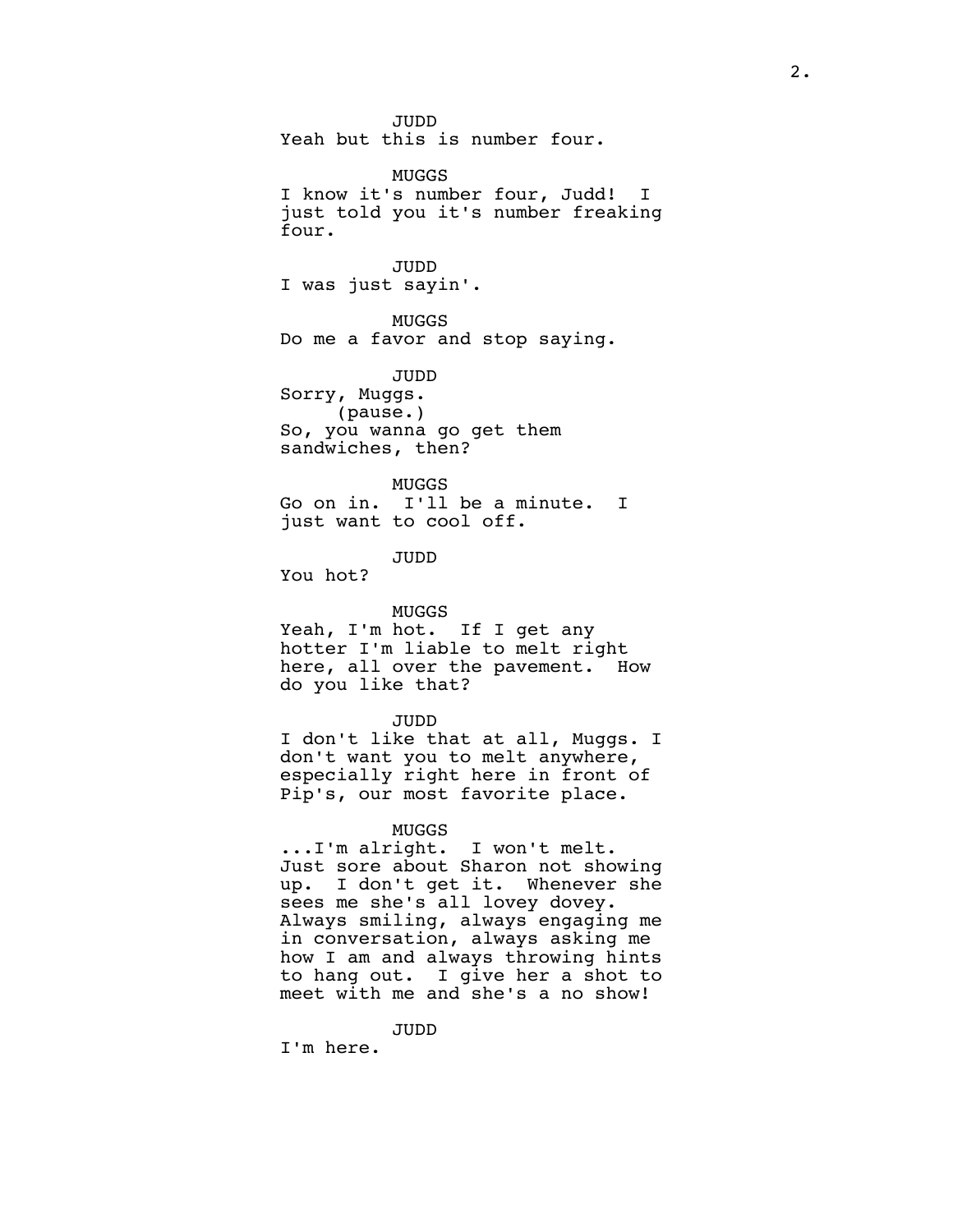MUGGS

I know. I know you're here, buddy. (beat) I'm glad you're here. You know, you may be, well, you're a special kind of guy.

JUDD

Thank you, Muggs. Ain't no one ever called me special before. Do you really mean those words? I'm special?

MUGGS Why, of course you're special. You are the most special guy I've ever known. How do you like that?

JUDD I like that very much, Muggs.

MUGGS How about that roast beef sandwich?

JUDD Can't wai---

SHARON arrives looking radiant.

SHARON Boys! I made it, I made.

MUGGS

You made it.

JUDD

She made it.

SHARON

I'm so sorry I'm late. I'm just dying to try one of those roast beef sandwiches you keep going on about.

JUDD You came to the right place.

SHARON I believe I did.

Sharon smiles at Judd. Judd, would you mind going on in ahead of us, I need to have a quick word with Muggs.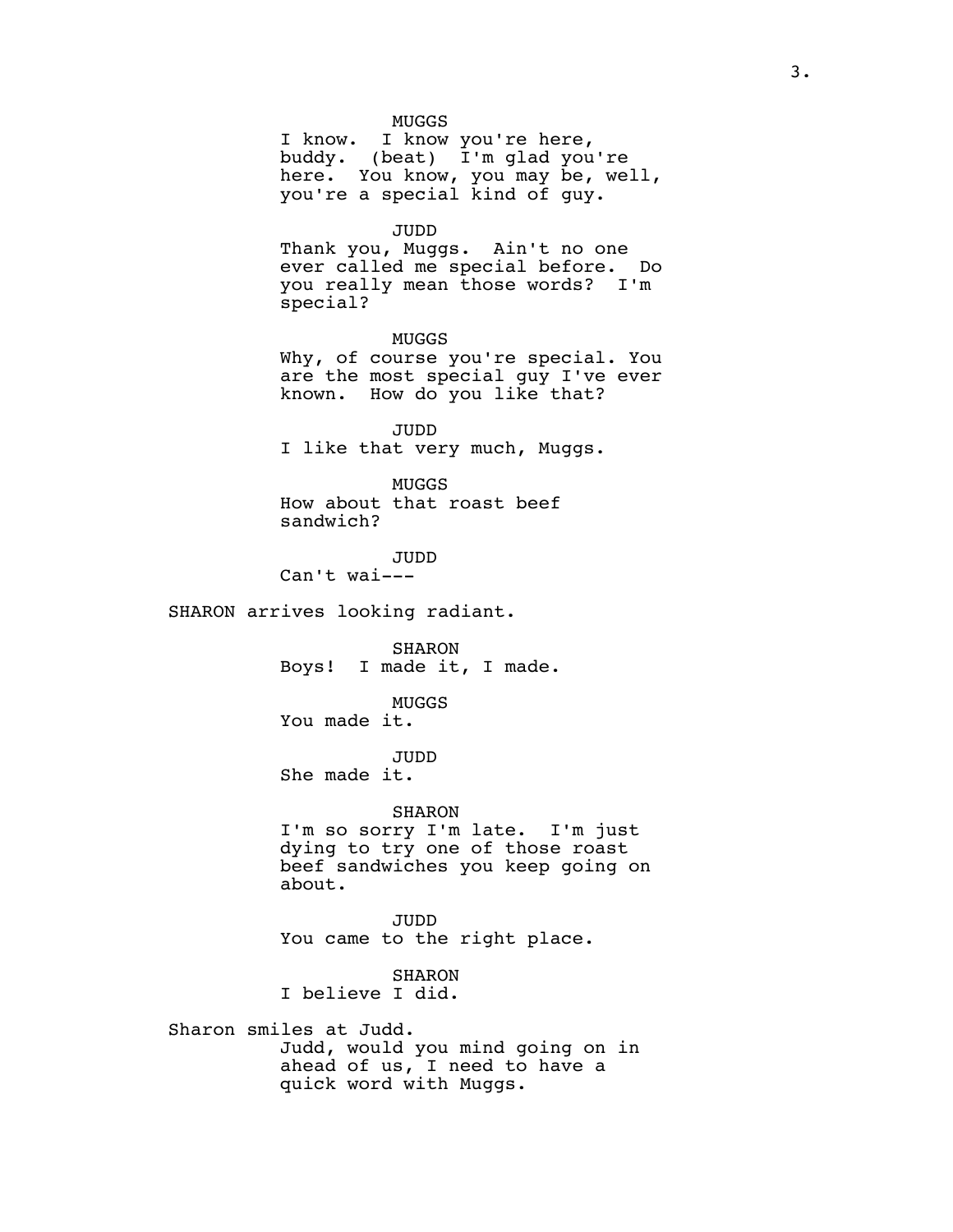JUDD

Okay. Want me to go in now?

SHARON If you don't mind.

JUDD

Okay.

Judd enters Pip's restaurant.

MUGGS What's wrong, Sharon? You alright?

SHARON I need to tell you something. Something personal.

MUGGS Sure. You can talk to me about anything.

SHARON Well, you are the only person I can talk to about it.

MUGGS Really? Go on..I'm all yours.

SHARON

I have a confession to make. I've been meaning to get it off my chest for quite some time and now is that time.

MUGGS

Right. Let me just say that I feel the same way as you do. For the longest time.

SHARON

I'm not so sure you can.

#### MUGGS

What do you mean? I'm not capable? I'm a man. I got needs. I know I'm the burley type but I sure as hell am the sensitive burley type. Sort of like a giant puppy you can play with day or night, anytime you wish.

SHARON

Muggs.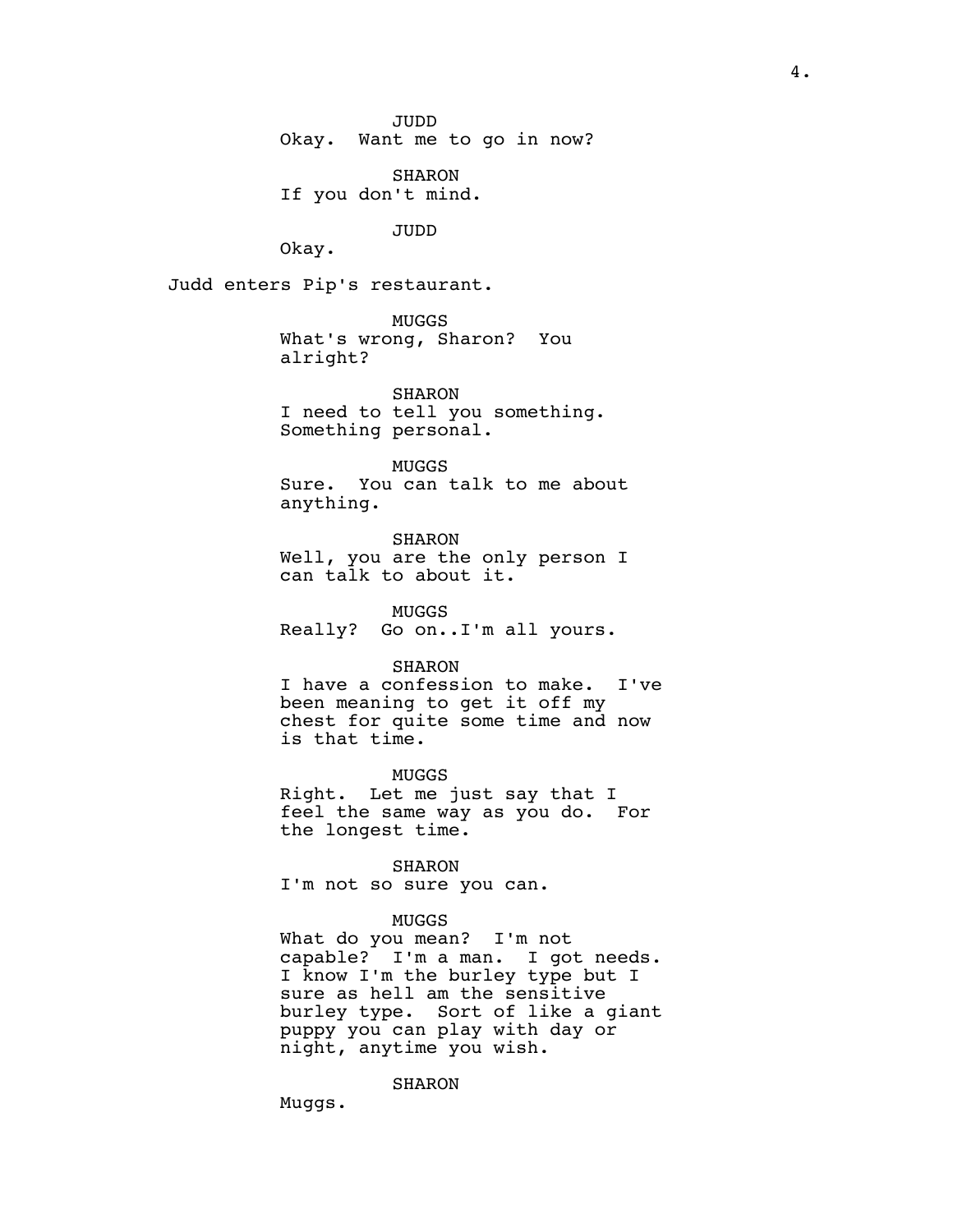MUGGS Yes, Sharon?

SHARON This is about Judd.

MUGGS

Judd?

SHARON I'm in love with Judd.

Pause.

MUGGS I'm like a big puppy you can cuddle and play with anytime you like.

SHARON Did you hear me? (beat) I'm in love with Judd.

MUGGS Sensitive on the inside...yeah...right...Judd. Why, Judd?

## SHARON

I'm in love with his innocence, his kindness, he is so soft spoken...he has the most gentle eyes I've ever seen on any man, I get lost in them...he is such a mild mannered man...do you think he likes me? I wanted to ask you because I know you two are best friends and all. It's why I wanted to speak to you first, so I don't embarrass myself.

#### MUGGS

Well, Sharon, to be honest, it never crossed my mind...umm, I don't know.

SHARON He's never talked about me to you before?

MUGGS We've spoken about you but---well, in passing conversation.